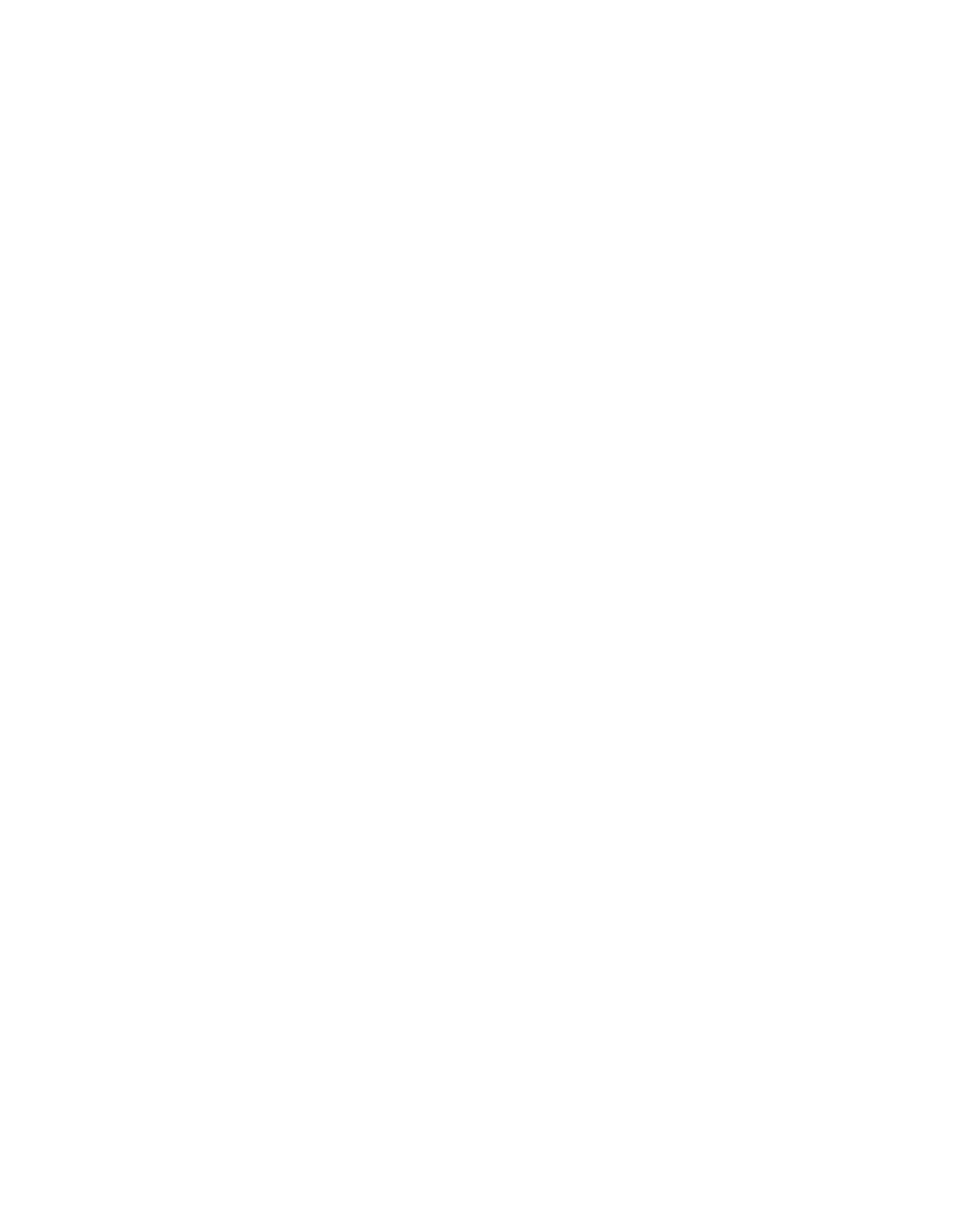

### **Diesel Fuel Blend SDS Preparation Date (mm/dd/yyyy): 05/07/2019 Page 4 of 12** Page 4 of 12

# **SAFETY DATA SHEET**

### **SECTION 6. ACCIDENTAL RELEASE MEASURES**

|                                                      | Personal precautions, protective equipment and emergency procedures                                                                                                                                                                                                                                                                                                                                                                                                                                                                                                              |  |  |  |  |
|------------------------------------------------------|----------------------------------------------------------------------------------------------------------------------------------------------------------------------------------------------------------------------------------------------------------------------------------------------------------------------------------------------------------------------------------------------------------------------------------------------------------------------------------------------------------------------------------------------------------------------------------|--|--|--|--|
|                                                      | : Keep people away from and upwind of spill/leak. Restrict access to area until<br>completion of clean-up. Wear appropriate protective equipment. Refer to protective<br>measures listed in sections 7 and 8.                                                                                                                                                                                                                                                                                                                                                                    |  |  |  |  |
| <b>Environmental precautions</b>                     | : Prevent product from entering drains, sewers, waterways and soil. Avoid release to the<br>environment.                                                                                                                                                                                                                                                                                                                                                                                                                                                                         |  |  |  |  |
| Methods and material for containment and cleaning up |                                                                                                                                                                                                                                                                                                                                                                                                                                                                                                                                                                                  |  |  |  |  |
|                                                      | : Ventilate the area. Remove all sources of ignition. Prevent further leakage or spillage if<br>safe to do so. Use only non-sparking tools. For spilled liquids: absorb spill with inert,<br>non-combustible material such as sand, then place into suitable containers. Do not<br>use combustible absorbents, such as sawdust. Pick up and transfer to properly labeled<br>containers. Contaminated absorbent material may pose the same hazards as the<br>spilled product. Contact the proper local authorities. Refer to Section 13 for disposal of<br>contaminated material. |  |  |  |  |
| Special spill response procedures                    |                                                                                                                                                                                                                                                                                                                                                                                                                                                                                                                                                                                  |  |  |  |  |
|                                                      | : If a spill/release in excess of the EPA reportable quantity is made into the environment,<br>immediately notify the national response center in the United States (phone:<br>1-800-424-8802). US CERCLA Reportable quantity (RQ): See section 15.                                                                                                                                                                                                                                                                                                                              |  |  |  |  |

### **SECTION 7. HANDLING AND STORAGE**

#### **Precautions for safe handling**

| <b>Conditions for safe storage</b> | : Use only outdoors or in a well-ventilated area. Wear suitable protective equipment<br>during handling. Wear protective gloves/clothing and eye/face protection. Avoid<br>breathing fumes or vapors. Avoid contact with skin, eyes and clothing. Keep away from<br>heat, hot surfaces, sparks, open flames and other ignition sources - No smoking.<br>Ground/Bond container and receiving equipment. Use explosion-proof electrical and<br>ventilating equipment. Use only non-sparking tools. Take precautionary measures<br>against static discharge. Keep away from incompatibles. Wash thoroughly after<br>handling. Keep container tightly closed when not in use. Keep out of reach of children.<br>Empty containers retain residue (liquid and/or vapour) and can be dangerous.<br>Store in cool/well-ventilated place. Store locked up. Storage area should be clearly<br>identified, clear of obstruction and accessible only to trained and authorized personnel.<br>Inspect periodically for damage or leaks. No smoking. Have appropriate fire |
|------------------------------------|--------------------------------------------------------------------------------------------------------------------------------------------------------------------------------------------------------------------------------------------------------------------------------------------------------------------------------------------------------------------------------------------------------------------------------------------------------------------------------------------------------------------------------------------------------------------------------------------------------------------------------------------------------------------------------------------------------------------------------------------------------------------------------------------------------------------------------------------------------------------------------------------------------------------------------------------------------------------------------------------------------------------------------------------------------------|
| Incompatible materials             | extinguishers and spill clean-up equipment in or near storage area. Keep away from<br>incompatibles.<br>: Strong oxidizing agents                                                                                                                                                                                                                                                                                                                                                                                                                                                                                                                                                                                                                                                                                                                                                                                                                                                                                                                            |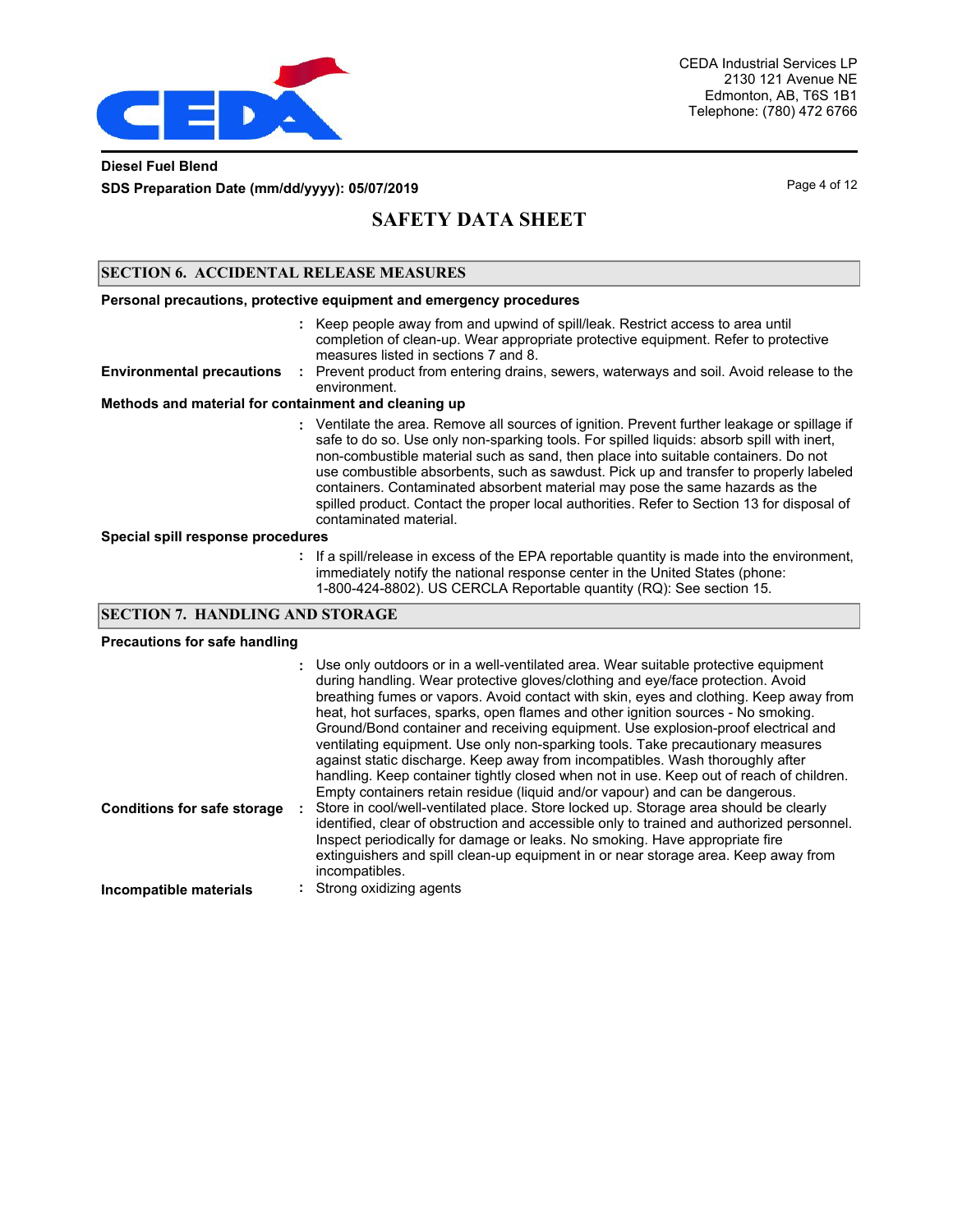

### **Diesel Fuel Blend SDS Preparation Date (mm/dd/yyyy): 05/07/2019 Page 5 of 12 Page 5 of 12**

## **SAFETY DATA SHEET**

### **SECTION 8. EXPOSURE CONTROLS / PERSONAL PROTECTION**

| <b>Exposure Limits:</b>                                    |                                                                                                                   |                  |                 |                  |
|------------------------------------------------------------|-------------------------------------------------------------------------------------------------------------------|------------------|-----------------|------------------|
| <b>Chemical Name</b>                                       | <b>ACGIH TLV</b>                                                                                                  |                  | <b>OSHA PEL</b> |                  |
|                                                            | <b>TWA</b>                                                                                                        | <b>STEL</b>      | <b>PEL</b>      | <b>STEL</b>      |
| Diesel fuel, as total hydrocarbons                         | 100 mg/m <sup>3</sup><br>(inhalable fraction<br>and vapor, as total<br>hydrocarbons, listed<br>under Diesel fuel) | N/A <sub>v</sub> | N/Av            | N/A <sub>v</sub> |
| Phosphoric acid, mixed decyl<br>and ethyl and octyl esters | N/Av                                                                                                              | N/Av             | N/Av            | N/A <sub>v</sub> |
| <b>Ferric sulfate</b>                                      | N/Av                                                                                                              | N/Av             | N/Av            | N/Av             |

### **Exposure controls**

#### **Ventilation and engineering measures**

|                                       | Use only outdoors or in a well-ventilated area. Apply technical measures to comply<br>with the occupational exposure limits. Where reasonably practicable this should be<br>achieved by the use of local exhaust ventilation and good general extraction. In case<br>of insufficient ventilation wear suitable respiratory equipment. |
|---------------------------------------|---------------------------------------------------------------------------------------------------------------------------------------------------------------------------------------------------------------------------------------------------------------------------------------------------------------------------------------|
| <b>Respiratory protection</b>         | : If airbourne concentrations are above the permissible exposure limit or are not known,<br>use NIOSH-approved respirators. Refer to CSA Z94.3 or other appropriate standards.<br>Advice should be sought from respiratory protection specialists.                                                                                    |
| <b>Skin protection</b>                | : Wear protective gloves/clothing. The suitability for a specific workplace should be<br>discussed with the producers of the protective gloves. Wear resistant clothing and<br>boots. Depending on conditions of use, an impervious apron should be worn.                                                                             |
| Eye / face protection                 | Wear eye/face protection. Wear as appropriate: Tightly fitting safety goggles; Safety<br>glasses with side shields. A full face shield may also be necessary.                                                                                                                                                                         |
| Other protective equipment            | Ensure that eyewash stations and safety showers are close to the workstation location.<br>Other equipment may be required depending on workplace standards.                                                                                                                                                                           |
| <b>General hygiene considerations</b> |                                                                                                                                                                                                                                                                                                                                       |
|                                       | : Avoid breathing fumes or vapors. Avoid contact with skin, eyes and clothing. Wash<br>thoroughly after handling. Remove and wash contaminated clothing before re-use.                                                                                                                                                                |

Handle in accordance with good industrial hygiene and safety practice.

### **SECTION 9. PHYSICAL AND CHEMICAL PROPERTIES**

| : Yellow solid.                                      |
|------------------------------------------------------|
| : Characteristic odor. $\Box$                        |
| : Not available.                                     |
| : $\Box$ Not available.                              |
| <b>Melting Point/Freezing point: Not applicable.</b> |
| Initial boiling point and boiling range              |
| Not applicable.                                      |
| $60^{\circ}$ C                                       |
| : Not available.                                     |
| <b>Evaporation rate (BuAe = 1)</b> : Not available.  |
| Not applicable.<br>t.                                |
| Lower flammable limit (% by vol.)                    |
| Not DEYEDELEOEDEEOEH                                 |
| Flammability (solid, gas)                            |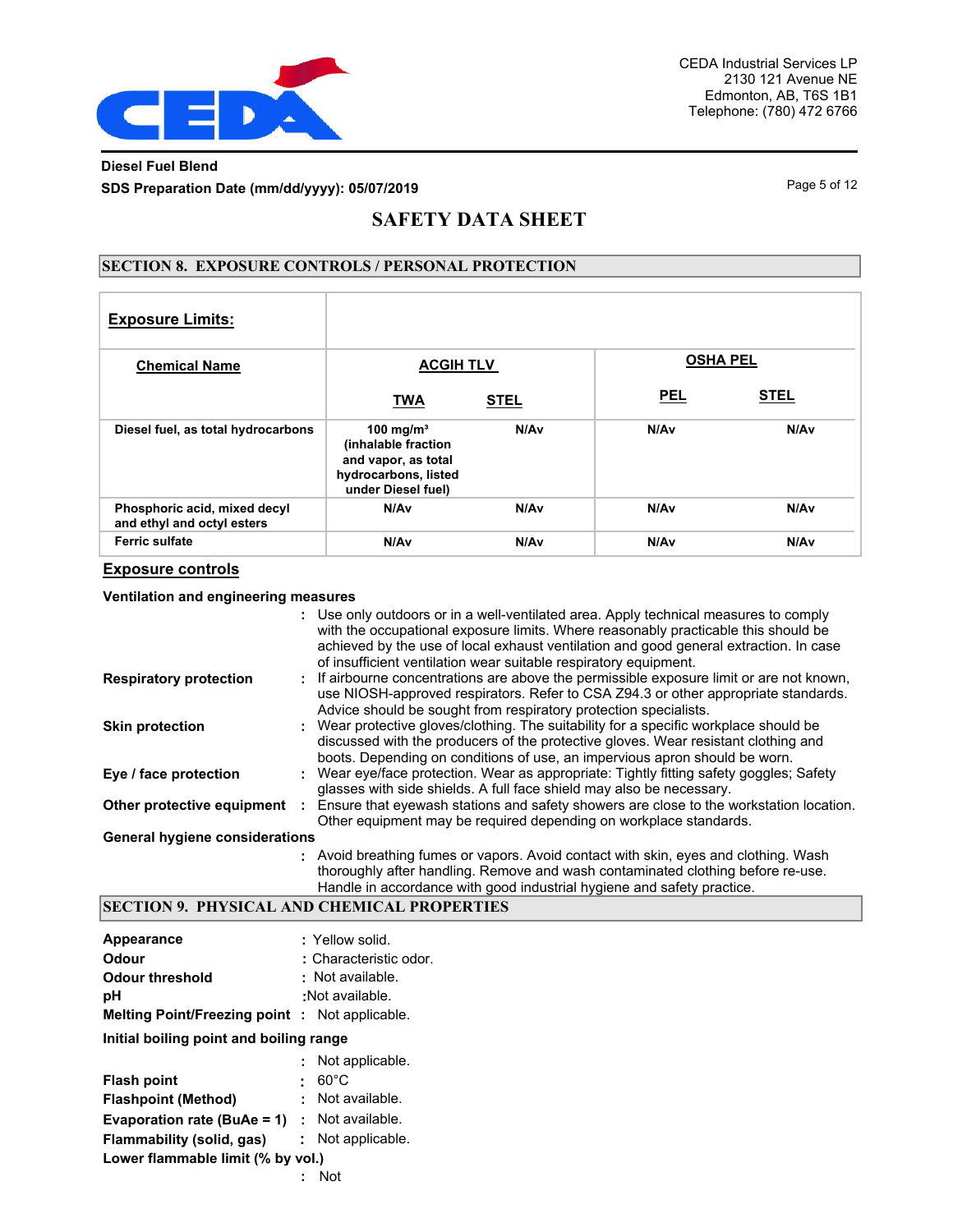

### **Diesel Fuel Blend SDS Preparation Date (mm/dd/yyyy): 05/07/2019 Page 6 of 12 Page 6 of 12**

## **SAFETY DATA SHEET**

| Upper flammable limit (% by vol.)                 |   |                                                                                 |  |  |  |
|---------------------------------------------------|---|---------------------------------------------------------------------------------|--|--|--|
|                                                   |   | Not available.                                                                  |  |  |  |
| <b>Oxidizing properties</b>                       |   | : Not available.                                                                |  |  |  |
| <b>Explosive properties</b>                       |   | : Not explosive                                                                 |  |  |  |
| Vapour pressure                                   |   | : Not available.                                                                |  |  |  |
| <b>Vapour density</b>                             |   | : Not available.                                                                |  |  |  |
| <b>Relative density / Specific gravity</b>        |   |                                                                                 |  |  |  |
|                                                   |   | : Not applicable.                                                               |  |  |  |
| Solubility in water                               |   | $:$ Insoluble.                                                                  |  |  |  |
| Other solubility(ies)                             |   | : Not available.                                                                |  |  |  |
|                                                   |   | Partition coefficient: n-octanol/water or Coefficient of water/oil distribution |  |  |  |
|                                                   |   | : Not available.                                                                |  |  |  |
| Auto-ignition temperature : Not available.        |   |                                                                                 |  |  |  |
| <b>Decomposition temperature :</b> Not available. |   |                                                                                 |  |  |  |
| <b>Viscosity</b>                                  |   | : Not applicable.                                                               |  |  |  |
| Volatiles (% by weight)                           |   | : Not available.                                                                |  |  |  |
| <b>Volatile organic Compounds (VOC's)</b>         |   |                                                                                 |  |  |  |
|                                                   |   | : Not available.                                                                |  |  |  |
| Absolute pressure of container                    |   |                                                                                 |  |  |  |
|                                                   |   | : Not available.                                                                |  |  |  |
| Flame projection length                           |   | : Not available.                                                                |  |  |  |
| Other physical/chemical comments                  |   |                                                                                 |  |  |  |
|                                                   |   | : No additional information.                                                    |  |  |  |
| <b>SECTION 10. STABILITY AND REACTIVITY</b>       |   |                                                                                 |  |  |  |
| <b>Reactivity</b>                                 | ÷ | Not normally reactive.                                                          |  |  |  |
| <b>Chemical stability</b>                         |   | : Stable under normal conditions.                                               |  |  |  |
| <b>Possibility of hazardous reactions</b>         |   |                                                                                 |  |  |  |

|                                         | : Hazardous polymerization does not occur.                                                                                                     |
|-----------------------------------------|------------------------------------------------------------------------------------------------------------------------------------------------|
| <b>Conditions to avoid</b>              | : Keep away from heat, sparks and open flames. Do not use in areas without adequate<br>ventilation. Avoid contact with incompatible materials. |
| Incompatible materials                  | : Strong oxidizing agents                                                                                                                      |
| <b>Hazardous decomposition products</b> |                                                                                                                                                |
|                                         | Not available.<br>Refer also to hazardous combustion products, Section 5.                                                                      |

### **SECTION 11. TOXICOLOGICAL INFORMATION**

#### **Information on likely routes of exposure:**

| Routes of entry inhalation         | : YFS |
|------------------------------------|-------|
| Routes of entry skin & eye         | : YFS |
| <b>Routes of entry Ingestion</b>   | : YFS |
| Routes of exposure skin absorption |       |
|                                    | : MO  |
| <b>Potential Health Effects:</b>   |       |

### **Signs and symptoms of short-term (acute) exposure**

*Sign and symptoms Inhalation*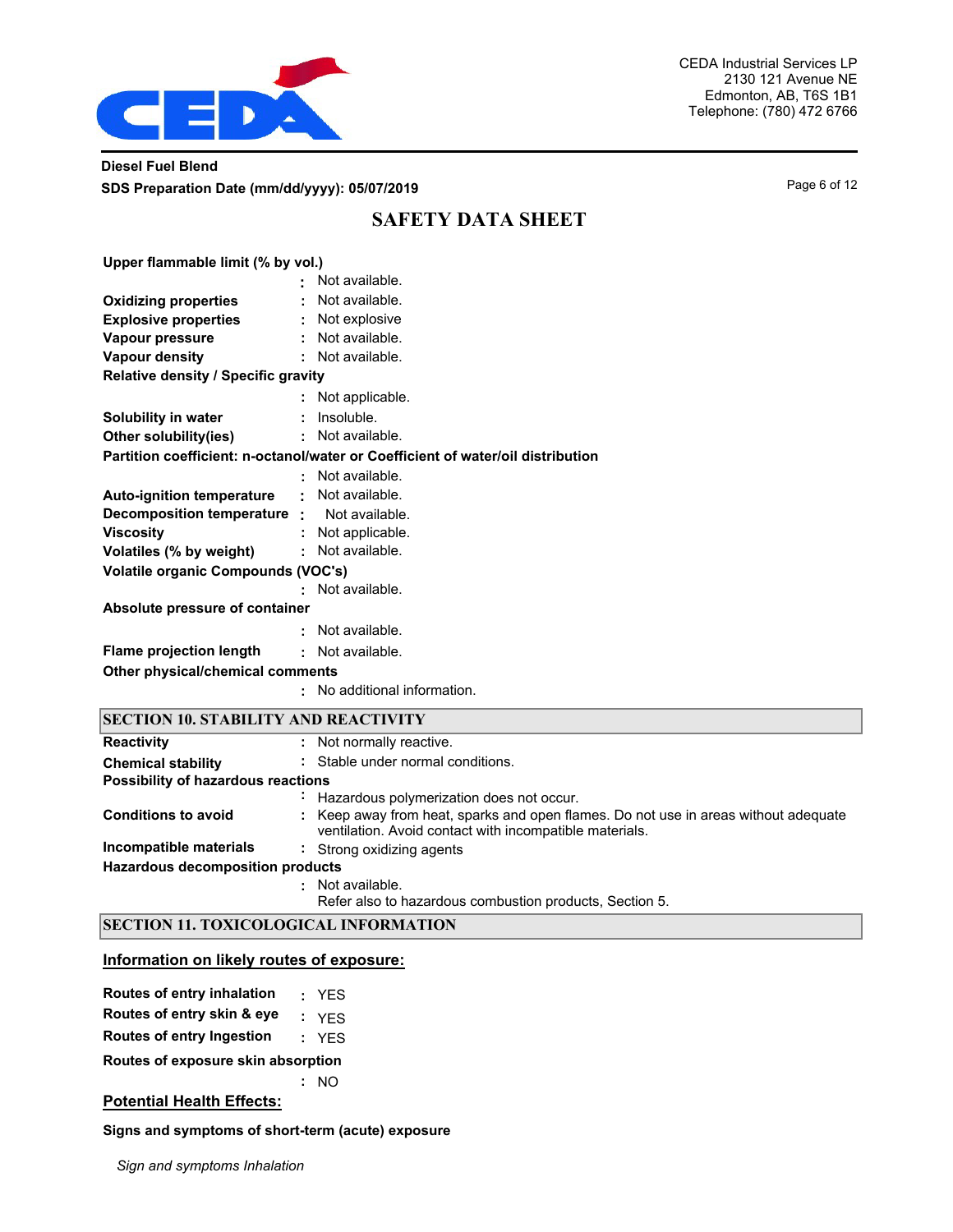

### **Diesel Fuel Blend SDS Preparation Date (mm/dd/yyyy): 05/07/2019 Page 7 of 12 Page 7 of 12**

## **SAFETY DATA SHEET**

|                                                                     |    | May cause respiratory irritation. Symptoms may include coughing, choking and<br>wheezing.                                                                                                                                                                                                                                   |
|---------------------------------------------------------------------|----|-----------------------------------------------------------------------------------------------------------------------------------------------------------------------------------------------------------------------------------------------------------------------------------------------------------------------------|
| Sign and symptoms ingestion                                         |    |                                                                                                                                                                                                                                                                                                                             |
|                                                                     |    | May be fatal if swallowed and enters airways. Aspiration hazard. Aspiration into the<br>lungs during swallowing or subsequent vomiting may cause chemical pneumonitis.<br>which can be fatal.                                                                                                                               |
| Sign and symptoms skin                                              |    | : Causes skin irritation. Symptoms may include redness, itching and swelling.                                                                                                                                                                                                                                               |
| Sign and symptoms eyes                                              |    | Causes serious eye damage. Symptoms may include severe pain, tearing, redness,<br>swelling and blurred vision.                                                                                                                                                                                                              |
| <b>Potential Chronic Health Effects</b>                             |    |                                                                                                                                                                                                                                                                                                                             |
|                                                                     |    | Prolonged or repeated skin exposure may cause redness, a burning sensation, drying<br>and cracking of the skin (dermatitis).                                                                                                                                                                                                |
| <b>Mutagenicity</b>                                                 |    | Not expected to be mutagenic in humans.                                                                                                                                                                                                                                                                                     |
| Carcinogenicity<br><b>Reproductive effects &amp; Teratogenicity</b> |    | : This product is not considered to be a carcinogen by IARC, ACGIH, NTP, or OSHA.                                                                                                                                                                                                                                           |
|                                                                     |    | Not expected to cause reproductive effects.                                                                                                                                                                                                                                                                                 |
| <b>Sensitization to material</b>                                    | ÷. | Not expected to be a skin or respiratory sensitizer.                                                                                                                                                                                                                                                                        |
| Specific target organ effects :                                     |    | This material is classified as hazardous under U.S. OSHA regulations (29CFR<br>1910.1200) (Hazcom 2012) and Canadian WHMIS regulations (Hazardous Products<br>Regulations) (WHMIS 2015). Classification:<br>Specific target organ toxicity, single exposure - Category 3 (respiratory)<br>May cause respiratory irritation. |
|                                                                     |    | The substance or mixture is not classified as specific target organ toxicant, repeated<br>exposure.                                                                                                                                                                                                                         |
| Medical conditions aggravated by overexposure                       |    |                                                                                                                                                                                                                                                                                                                             |
|                                                                     |    | : Pre-existing eye, skin, respiratory, liver, kidney and central nervous system disorders.                                                                                                                                                                                                                                  |
| <b>Synergistic materials</b>                                        |    | None known or reported by the manufacturer.                                                                                                                                                                                                                                                                                 |
| <b>Toxicological data</b>                                           |    | See below for individual ingredient acute toxicity data.                                                                                                                                                                                                                                                                    |

|                                                               | $LC_{50}(4hr)$   | $LD_{50}$   |                  |
|---------------------------------------------------------------|------------------|-------------|------------------|
| <b>Chemical name</b>                                          | inh, rat         | (Oral, rat) | (Rabbit, dermal) |
| Diesel fuel, as total<br>hydrocarbons                         | 4.6 mg/L 4 h     | $12$ g/kg   | N/Av             |
| Phosphoric acid, mixed<br>decyl and ethyl and octyl<br>esters | N/A <sub>v</sub> | N/Av        | N/Av             |
| Ferric sulfate                                                | N/A <sub>v</sub> | 500 mg/kg   | N/Av             |

**Other important toxicologica**l **hazards**

**:** None known or reported by the manufacturer.

#### **SECTION 12. ECOLOGICAL INFORMATION**

**Ecotoxicity The product should not be allowed to enter drains or water courses, or be deposited <b>E** where it can affect ground or surface waters. The product contains the following substances which are hazardous for the environment: Fuels, diesel, no. 2

See the following tables for individual ingredient ecotoxicity data.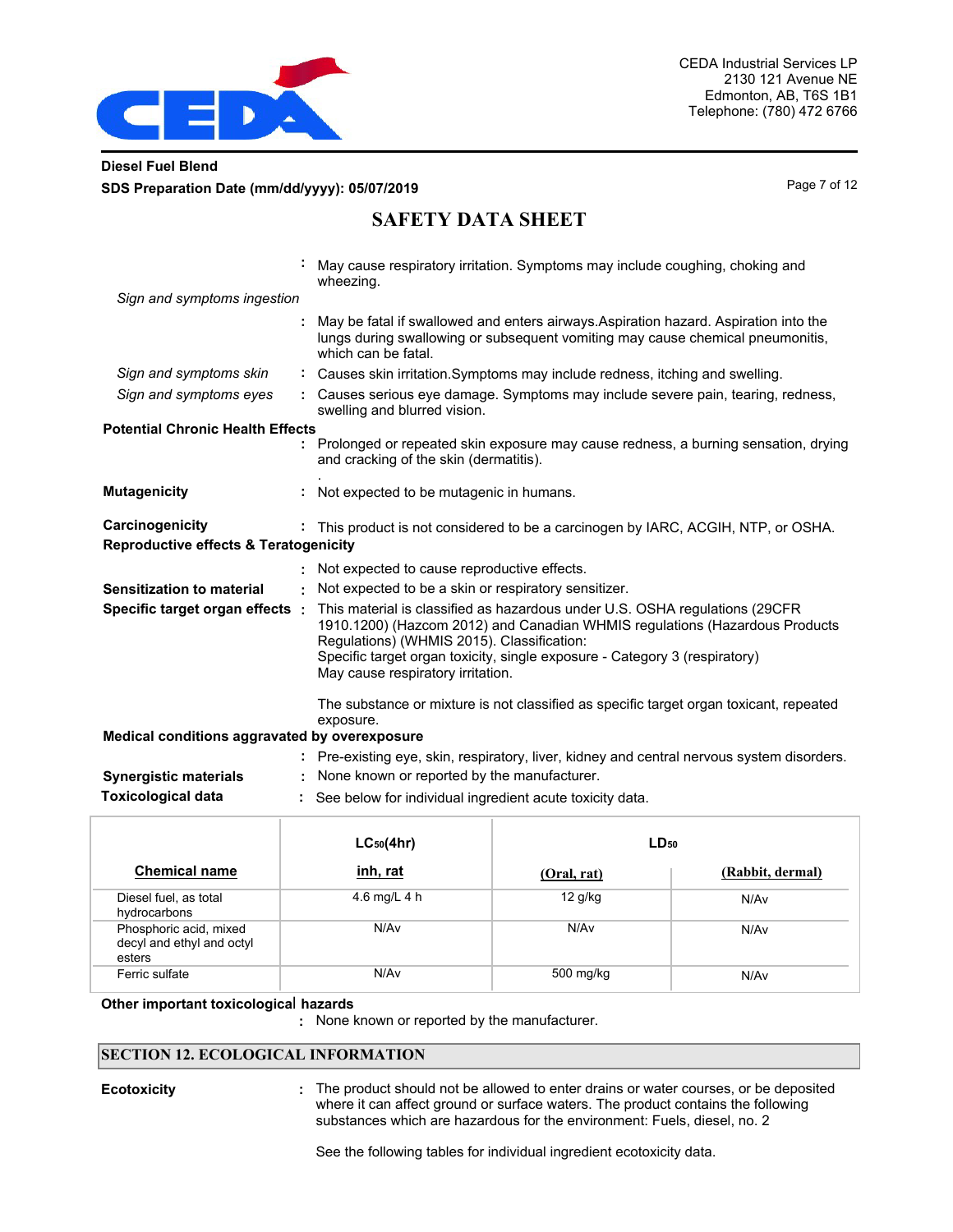

## **Diesel Fuel Blend SDS Preparation Date (mm/dd/yyyy): 05/07/2019 Page 8 of 12 Page 8 of 12**

# **SAFETY DATA SHEET**

#### *Ecotoxicity data:*

| Ingredients                                                | <b>CAS No</b> | <b>Toxicity to Fish</b>                                      |               |                 |  |
|------------------------------------------------------------|---------------|--------------------------------------------------------------|---------------|-----------------|--|
|                                                            |               | LC50 / 96h                                                   | NOEC / 21 day | <b>M</b> Factor |  |
| Diesel fuel, as total<br>hydrocarbons                      | 68476-30-2    | 96 Hr LC50 Pimephales<br>promelas: 35 mg/L<br>[flow-through] | N/Av          | N/Av            |  |
| Phosphoric acid, mixed decyl<br>and ethyl and octyl esters | 68412-60-2    | N/Av                                                         | N/Av          | N/Av            |  |
| Ferric sulfate                                             | 10028-22-5    | 96 Hr LC50 Gambusia<br>affinis: 37.2 mg/L [static]           | N/Av          | N/Av            |  |

| <b>Ingredients</b>                                         | <b>CAS No</b> | <b>Toxicity to Daphnia</b> |               |                 |  |
|------------------------------------------------------------|---------------|----------------------------|---------------|-----------------|--|
|                                                            |               | EC50 / 48h                 | NOEC / 21 day | <b>M</b> Factor |  |
| Diesel fuel, as total<br>hydrocarbons                      | 68476-30-2    | N/Av                       | N/Av          | N/Av            |  |
| Phosphoric acid, mixed decyl<br>and ethyl and octyl esters | 68412-60-2    | N/Av                       | N/Av          | N/Av            |  |
| Ferric sulfate                                             | 10028-22-5    | N/Av                       | N/Av          | N/Av            |  |

| Ingredients                                                | <b>CAS No</b> | <b>Toxicity to Algae</b> |                   |                 |  |  |
|------------------------------------------------------------|---------------|--------------------------|-------------------|-----------------|--|--|
|                                                            |               | EC50 / 96h or 72h        | NOEC / 96h or 72h | <b>M</b> Factor |  |  |
| Diesel fuel, as total<br>hydrocarbons                      | 68476-30-2    | N/A <sub>v</sub>         | N/Av              | N/Av            |  |  |
| Phosphoric acid, mixed decyl<br>and ethyl and octyl esters | 68412-60-2    | N/A <sub>v</sub>         | N/Av              | N/Av            |  |  |
| Ferric sulfate                                             | 10028-22-5    | N/A <sub>v</sub>         | N/Av              | N/Av            |  |  |

#### **Persistence and degradability**

The product itself has not been tested. **:**

Contains the following chemicals which are considered to be inherently biodegradable: Fuels, diesel, no. 2

**Bioaccumulation potential :** The product itself has not been tested. See the following data for ingredient information.

| <b>Components</b>                          | Partition coefficient n-octanol/water (log Kow)                                                                                                                                                                                                                                                                          | <b>Bioconcentration factor (BCF)</b> |
|--------------------------------------------|--------------------------------------------------------------------------------------------------------------------------------------------------------------------------------------------------------------------------------------------------------------------------------------------------------------------------|--------------------------------------|
| Mobility in soil                           | : The product itself has not been tested.                                                                                                                                                                                                                                                                                |                                      |
| <b>Other Adverse Environmental effects</b> |                                                                                                                                                                                                                                                                                                                          |                                      |
|                                            | : No other adverse environmental effects (e.g. ozone depletion, photochemical ozone<br>$\alpha$ , and the model and the model of the model of the model of the model of the model of the model of the model of the model of the model of the model of the model of the model of the model of the model of the model of t |                                      |

creation potential, endocrine disruption, global warming potential) are expected from this component.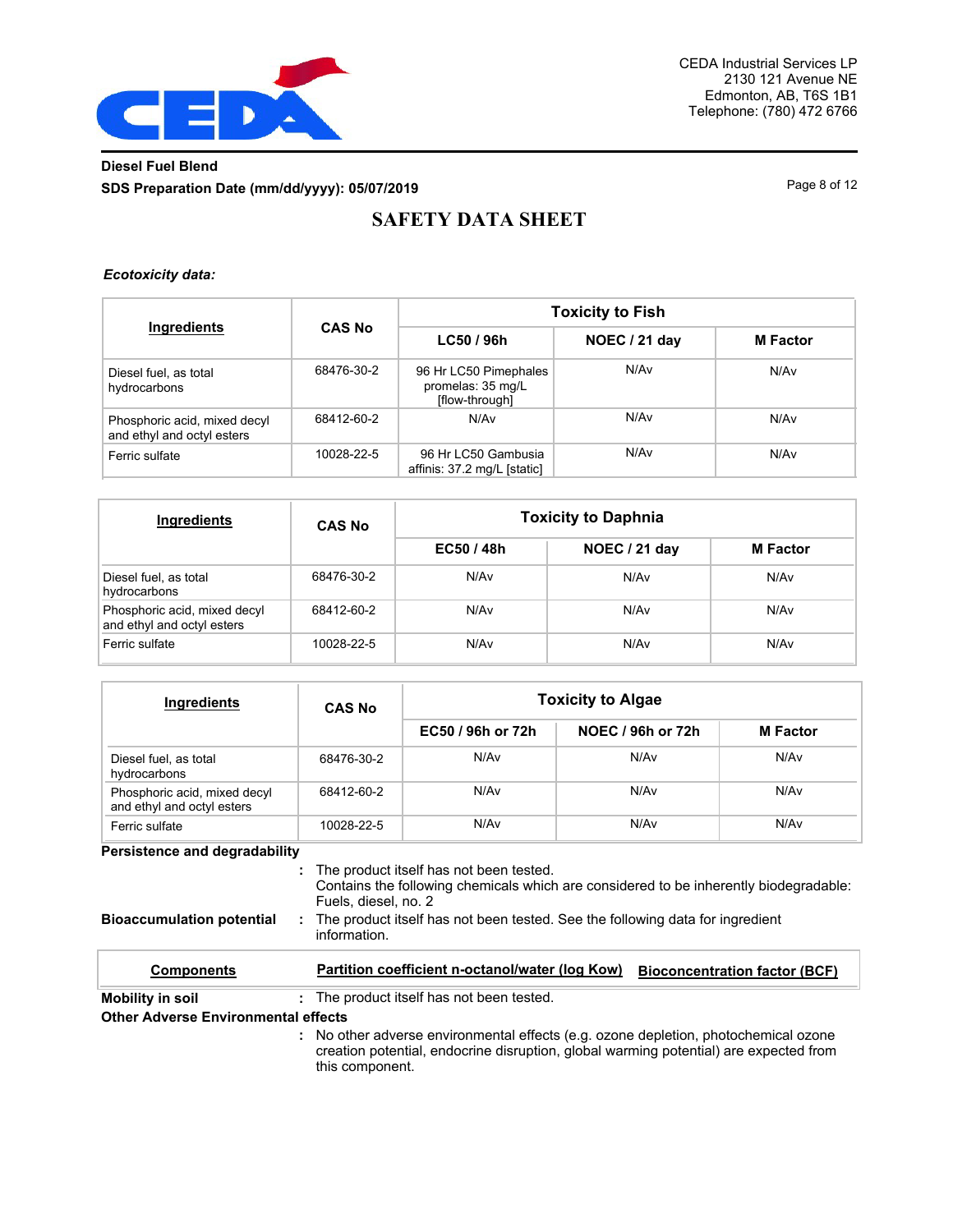

### **Diesel Fuel Blend SDS Preparation Date (mm/dd/yyyy): 05/07/2019 Page 9 of 12 Page 9 of 12**

# **SAFETY DATA SHEET**

### **SECTION 13. DISPOSAL CONSIDERATIONS**

| <b>Handling for Disposal</b> | : Handle in accordance with good industrial hygiene and safety practice. Refer to<br>protective measures listed in sections 7 and 8. This material and its container must be<br>disposed of in a safe way. Empty containers retain residue and can be dangerous.<br>Since emptied containers may retain product residue, follow label warnings even after<br>container is emptied.               |
|------------------------------|--------------------------------------------------------------------------------------------------------------------------------------------------------------------------------------------------------------------------------------------------------------------------------------------------------------------------------------------------------------------------------------------------|
| <b>Methods of Disposal</b>   | : Dispose of in accordance with federal, provincial and local hazardous waste laws.                                                                                                                                                                                                                                                                                                              |
| <b>RCRA</b>                  | . If this product, as supplied, becomes a waste in the United States, it may meet the<br>criteria of a hazardous waste as defined under RCRA, Title 40 CFR 261. It is the<br>responsibility of the waste generator to determine the proper waste identification and<br>disposal method. For disposal of unused or waste material, check with local, state and<br>federal environmental agencies. |

### **SECTION 14. TRANSPORT INFORMATION**

| <b>Regulatory</b><br><b>Information</b>              | <b>UN Number</b>                       | UN proper shipping name                                                                                            | <b>Transport</b><br>hazard<br>class(es) | Packing<br>Group | Label |  |  |
|------------------------------------------------------|----------------------------------------|--------------------------------------------------------------------------------------------------------------------|-----------------------------------------|------------------|-------|--|--|
| <b>TDG</b>                                           | <b>UN1325</b>                          | FLAMMABLE SOLID, ORGANIC, N.O.S. (Diesel fuel)                                                                     | 4.1                                     | Ш                |       |  |  |
| <b>TDG</b><br><b>Additional</b><br>information       | exceed 30 kg gross mass.               | May be shipped as Limited Quantity when transported in containers no larger than 1.0 kg; total per package may not |                                         |                  |       |  |  |
| <b>ICAO/IATA</b>                                     | <b>UN1325</b>                          | FLAMMABLE SOLID, ORGANIC, N.O.S. (Diesel fuel)                                                                     | 4.1                                     | Ш                |       |  |  |
| <b>ICAO/IATA</b><br><b>Additional</b><br>information | Refer to ICAO/IATA Packing Instruction |                                                                                                                    |                                         |                  |       |  |  |
| 49CFR/DOT                                            | <b>UN1325</b>                          | Flammable solids, organic, n.o.s. (Diesel fuel)                                                                    | 4.1                                     | $\mathbf{I}$     |       |  |  |
| 49CFR/DOT<br><b>Additional</b><br>information        | exceed 30 kg gross mass.               | May be shipped as Limited Quantity when transported in containers no larger than 1.0 kg; total per package may not |                                         |                  |       |  |  |
| <b>IMDG</b>                                          | <b>UN1325</b>                          | FLAMMABLE SOLID, ORGANIC, N.O.S. (Diesel fuel)                                                                     | 4.1                                     | Ш                |       |  |  |
| <b>IMDG</b><br><b>Additional</b><br>information      |                                        | Consult the IMDG regulations for exceptions.                                                                       |                                         |                  |       |  |  |

**Environmental hazards**

 sparks, open flames and other ignition sources - No smoking. **:** This product does not meet the criteria for an environmentally hazardous mixture,

according to the IMDG Code. See Section 12 for more environmental information.

**Transport in bulk according to Annex II of MARPOL 73/78 and the IBC Code**

**:** Not applicable.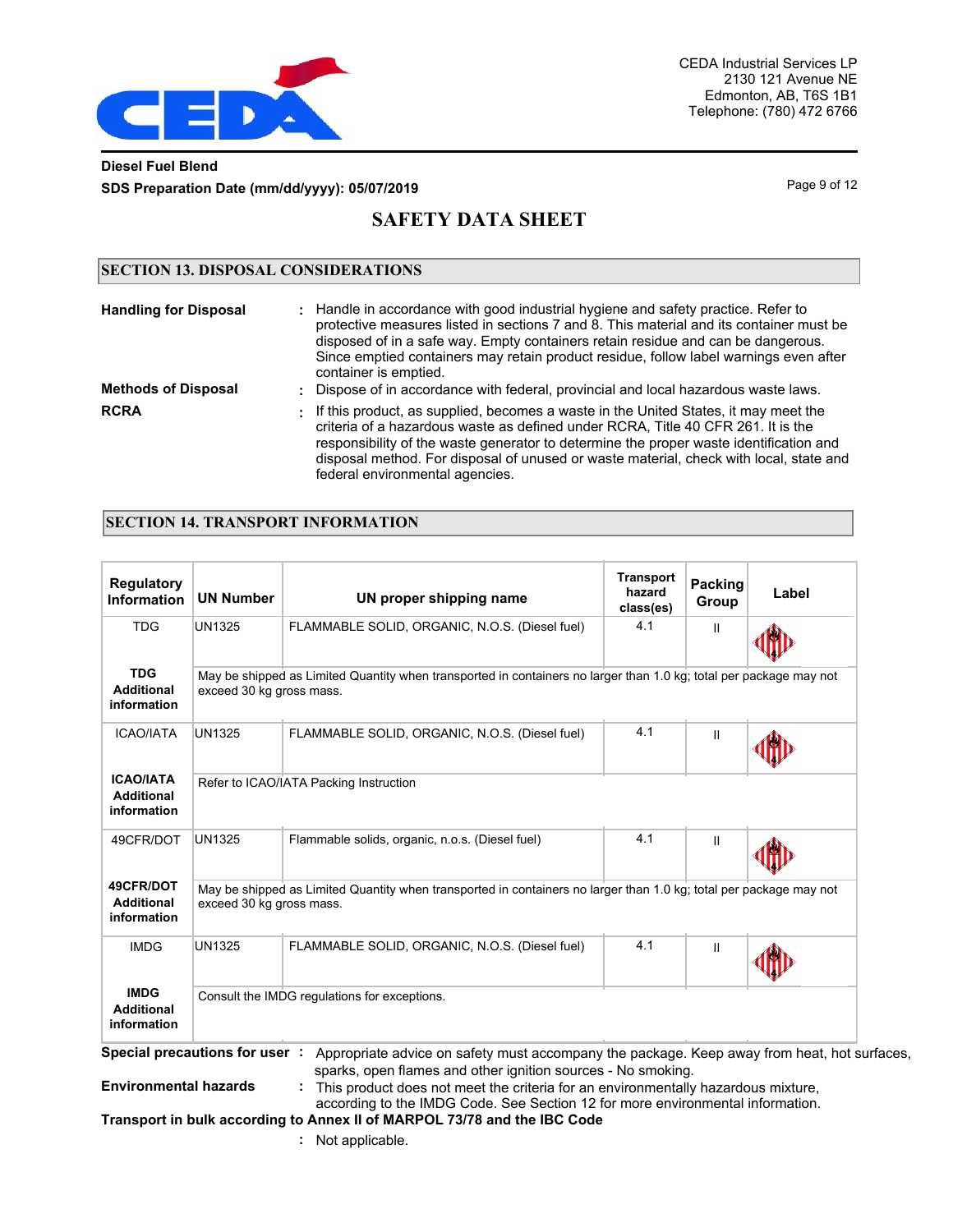

### **Diesel Fuel Blend SDS Preparation Date (mm/dd/yyyy): 05/07/2019 Page 10 of 12** Page 10 of 12

# **SAFETY DATA SHEET**

### **SECTION 15 - REGULATORY INFORMATION**

### **US Federal Information:**

Components listed below are present on the following U.S. Federal chemical lists:

|                                                               | CAS#       |           | <b>CERCLA</b><br><b>TSCA</b><br>Reportable | <b>SARA TITLE III:</b><br>Sec. 302.<br><b>Extremely</b> | SARA TITLE III: Sec. 313, 40 CFR<br>372, Specific Toxic Chemical |                             |  |
|---------------------------------------------------------------|------------|-----------|--------------------------------------------|---------------------------------------------------------|------------------------------------------------------------------|-----------------------------|--|
| Ingredients                                                   |            | Inventory | Quantity(RQ) (40<br>CFR 117.302):          | <b>Hazardous</b><br>Substance, 40<br><b>CFR 355:</b>    | <b>Toxic Chemical</b>                                            | de minimus<br>Concentration |  |
| Diesel fuel, as total<br>hydrocarbons                         | 68476-30-2 | Yes       | N/Ap                                       | N/Av                                                    | <b>No</b>                                                        | N/Ap                        |  |
| Phosphoric acid, mixed<br>decyl and ethyl and octyl<br>esters | 68412-60-2 | Yes       | N/Ap                                       | N/Av                                                    | No                                                               | N/Ap                        |  |
| Ferric sulfate                                                | 10028-22-5 | Yes       | 1000 lb/ 454 kg                            | N/Av                                                    | No                                                               | N/Ap                        |  |

SARA TITLE III: Sec. 311 and 312, SDS Requirements, 40 CFR 370 Hazard Classes: Physical hazards (Flammable) Health hazards (Skin irritation, Eye Damage , Specific target organ toxicity, single exposure ; Aspiration hazard ). Under SARA Sections 311 and 312, the EPA has established threshold quantities for the reporting of hazardous chemicals. The current thresholds are 500 pounds or the threshold planning quantity (TPQ), whichever is lower, for extremely hazardous substances and 10,000 pounds for all other hazardous chemicals.

#### **US State Right to Know Laws:**

The following chemicals are specifically listed by individual States:

| Ingredients                                                   | CAS#       | <b>California Proposition 65</b> | <b>State "Right to Know" Lists</b> |     |     |           |           |           |           |
|---------------------------------------------------------------|------------|----------------------------------|------------------------------------|-----|-----|-----------|-----------|-----------|-----------|
|                                                               |            | Listed                           | <b>Type of Toxicity</b>            | CA  | MA  | ΜN        | <b>NJ</b> | <b>PA</b> | <b>RI</b> |
| Diesel fuel, as total<br>hydrocarbons                         | 68476-30-2 | No                               | N/Ap                               | No  | No  | <b>No</b> | No        | No        | No.       |
| Phosphoric acid, mixed<br>decyl and ethyl and octyl<br>esters | 68412-60-2 | No                               | N/Ap                               | No  | No  | <b>No</b> | No        | No        | No.       |
| Ferric sulfate                                                | 10028-22-5 | No                               | N/Ap                               | Yes | Yes | <b>No</b> | Yes       | Yes       | No.       |

#### **Canadian Information:**

Canadian Environmental Protection Act (CEPA): All ingredients are present on the DSL. Refer to Section 2 for a WHMIS Classification for this product.

#### **International Information:**

Components listed below are present on the following International Inventory list: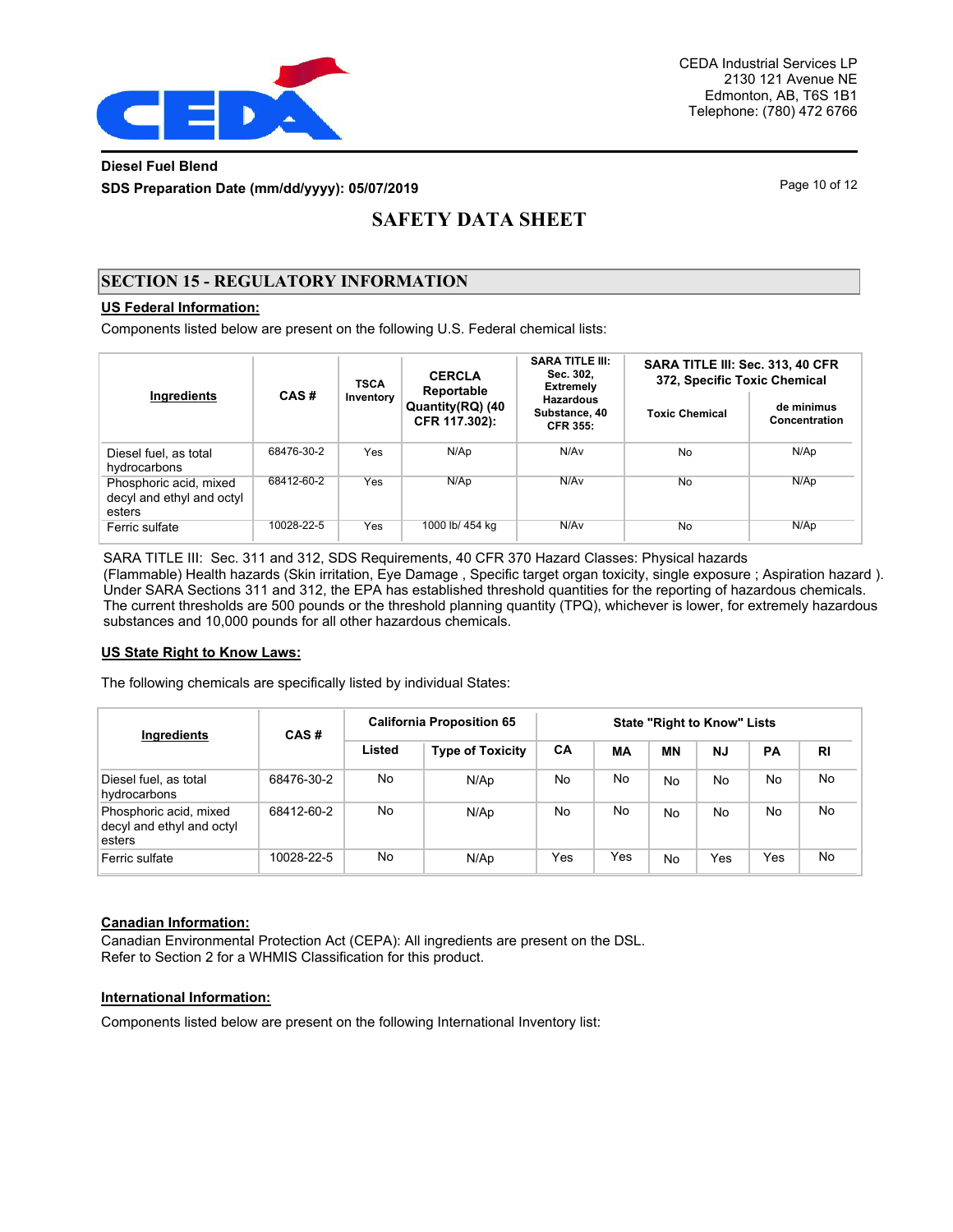

### **Diesel Fuel Blend SDS Preparation Date (mm/dd/yyyy): 05/07/2019 Page 11 of 12 Page 11 of 12**

# **SAFETY DATA SHEET**

| Ingredients                                                   | CAS#       | European<br><b>EINECs</b> | Australia<br><b>AICS</b> | <b>Philippines</b><br><b>PICCS</b> | Japan ENCS | Korea<br><b>KECI/KECL</b> | China<br><b>IECSC</b> | NewZealand<br><b>IOC</b>                                                                                                                                          |
|---------------------------------------------------------------|------------|---------------------------|--------------------------|------------------------------------|------------|---------------------------|-----------------------|-------------------------------------------------------------------------------------------------------------------------------------------------------------------|
| Diesel fuel, as total<br>hydrocarbons                         | 68476-30-2 | 270-671-4                 | Present                  | Present                            | $(9)-1700$ | KE-17285                  | Present               | May be used<br>as a<br>component in<br>a product<br>covered by a<br>group<br>standard, but<br>is not<br>approved for<br>use as a<br>chemical in<br>its own right. |
| Phosphoric acid, mixed<br>decyl and ethyl and octyl<br>esters | 68412-60-2 | 270-198-3                 | Present                  | N/Av                               | N/Av       | N/Av                      | N/Av                  | May be used<br>as a<br>component in<br>a product<br>covered by a<br>group<br>standard, but<br>is not<br>approved for<br>use as a<br>chemical in<br>its own right. |
| Ferric sulfate                                                | 10028-22-5 | 233-072-9                 | Present                  | Present                            | $(1)-359$  | KE-10900                  | Present               | HSR006912                                                                                                                                                         |

#### **SECTION 16. OTHER INFORMATION**

**Legend :**

ACGIH: American Conference of Governmental Industrial Hygienists AICS: Australian Inventory of Chemical Substances CAS: Chemical Abstract Services CSA: Canadian Standards Association EC50: Effective Concentration 50% EINECS: European Inventory of Existing Commercial chemical Substances ENCS: Existing and New Chemical Substances HSDB: Hazardous Substances Data Bank IARC: International Agency for Research on Cancer IBC: Intermediate Bulk Container IECSC: Inventory of Existing Chemical Substances IMDG: International Maritime Dangerous Goods IOC: Inventory of Chemicals KECI: Korean Existing Chemicals Inventory KECL: Korean Existing Chemicals List LC: Lethal Concentration LD: Lethal Dose N/Ap: Not Applicable N/Av: Not Available NIOSH: National Institute of Occupational Safety and Health NOEC: No observable effect concentration NTP: National Toxicology Program OECD: Organisation for Economic Co-operation and Development OSHA: Occupational Safety and Health Administration PEL: Permissible exposure limit PICCS: Philippine Inventory of Chemicals and Chemical Substances RTECS: Registry of Toxic Effects of Chemical Substances SDS: Safety Data Sheet STEL: Short Term Exposure Limit TDG: Canadian Transportation of Dangerous Goods Act & Regulations TLV: Threshold Limit Values TSCA: Toxic Substance Control Act